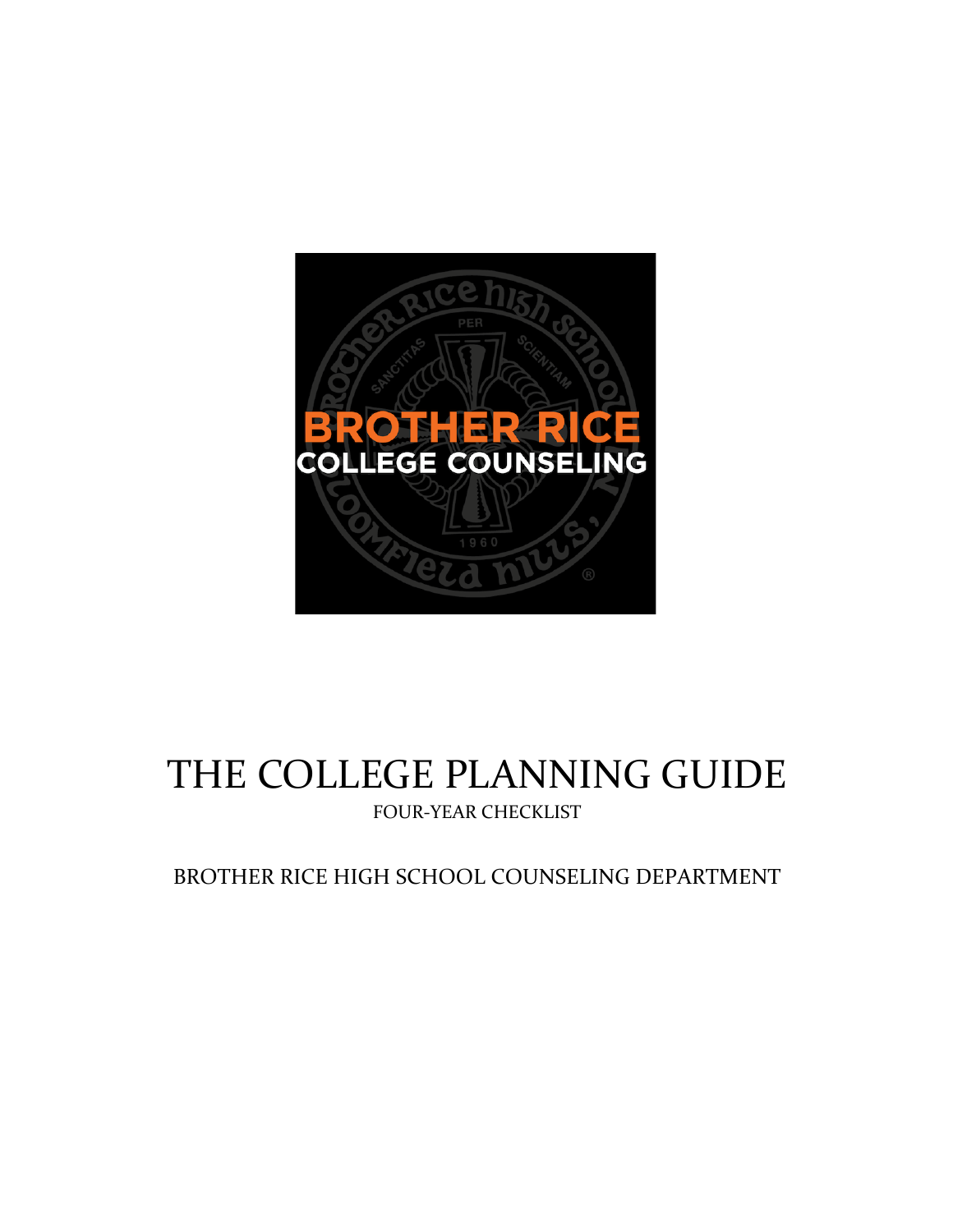### FRESHMAN YEAR

| <b>BEFORE</b><br><b>SCHOOL</b><br><b>STARTS</b><br><b>FIRST DAY</b><br><b>OF SCHOOL</b><br><b>FIRST</b><br><b>SEMESTER</b> | Courses are selected based on the following criteria:<br>High School Placement Test Scores<br>8 <sup>th</sup> Grade Teacher Recommendations & Grades<br>Input from Brother Rice Department Chairs<br>Make sure Brother Rice has your current email address so you receive the daily announcements.<br>This is our primary mode of communication.<br>From the moment you walk through the doors of Brother Rice:<br><b>EVERY GRADE COUNTS!</b><br>Work Hard<br>Study Hard<br>Ask for Help if you need it<br>Create a four-year curriculum plan for high school. The courses that you take in high school<br>show colleges what kind of goals you set for yourself. Challenge yourself with a rigorous schedule.<br>Colleges will be more impressed by respectable grades in challenging courses than by outstanding<br>grades in easy ones—play to your strengths when possible.<br>-Become involved in extracurricular activities at school, at home, and within your<br>community.<br>- <b>Explore and learn</b> about careers and what college requirements are for majors that interest you. |
|----------------------------------------------------------------------------------------------------------------------------|-------------------------------------------------------------------------------------------------------------------------------------------------------------------------------------------------------------------------------------------------------------------------------------------------------------------------------------------------------------------------------------------------------------------------------------------------------------------------------------------------------------------------------------------------------------------------------------------------------------------------------------------------------------------------------------------------------------------------------------------------------------------------------------------------------------------------------------------------------------------------------------------------------------------------------------------------------------------------------------------------------------------------------------------------------------------------------------------------|
| <b>ALL SCHOOL</b><br><b>TESTING DAY</b><br><b>OCTOBER</b><br><b>SECOND</b>                                                 | <b>Freshmen will take the PSAT 9.</b> The PSAT 9 establishes a baseline measurement of your college<br>and career readiness as you enter high school. It also gives you a chance to preview the SAT,<br>PSAT/NMSQT, and PSAT 10 and connect to AP courses.<br>Create a file of important documents.                                                                                                                                                                                                                                                                                                                                                                                                                                                                                                                                                                                                                                                                                                                                                                                             |
| <b>SEMESTER</b><br><b>FEBRUARY</b>                                                                                         | Lists of awards and honors, lists of community activities, including both paid and<br>volunteer work, and extracurricular activities.<br>Meet with your counselor to determine Sophomore courses.                                                                                                                                                                                                                                                                                                                                                                                                                                                                                                                                                                                                                                                                                                                                                                                                                                                                                               |

#### SOPHOMORE YEAR

| <b>BEFORE SCHOOL</b><br><b>STARTS</b>                        | Make sure Brother Rice has your current email address so you receive the daily<br>announcements at home.                                                                                                                                                                                                                                                                                                                                                            |
|--------------------------------------------------------------|---------------------------------------------------------------------------------------------------------------------------------------------------------------------------------------------------------------------------------------------------------------------------------------------------------------------------------------------------------------------------------------------------------------------------------------------------------------------|
| <b>ALL YEAR</b>                                              | Keep your grades strong, seeking assistance when needed. Your college applications<br>will evaluate your Freshman to Junior year grades and courses. Continue to challenge<br>yourself academically.                                                                                                                                                                                                                                                                |
| <b>ALL SCHOOL</b><br><b>TESTING DAY IN</b><br><b>OCTOBER</b> | Sophomores take the PSAT 10. The PSAT 10 is:<br>The same test as the PSAT/NMSQT<br>Students can prep for the PSAT and the SAT at www.khanacademy.org<br>Not considered for the National Merit Scholarship Program                                                                                                                                                                                                                                                   |
| <b>FEBRUARY</b>                                              | -Meet with your counselor to determine Junior and Senior year courses.<br>-Challenge yourself with tougher courses. Talk to your counselor about taking AP and<br>Honors courses.                                                                                                                                                                                                                                                                                   |
| <b>ALL YEAR</b><br><b>ROUND</b>                              | Learn what resources are available to help you plan for college by meeting with<br>your counselor, attending Chapel Meetings and attending College Programming.<br>Begin your college search and visits - find out about the different types of school.<br>Decide which characteristics are most important to you - size, location,<br>curriculum and cost.<br>Continue extracurricular activities.<br>Update your resume with awards, activities, summer jobs etc. |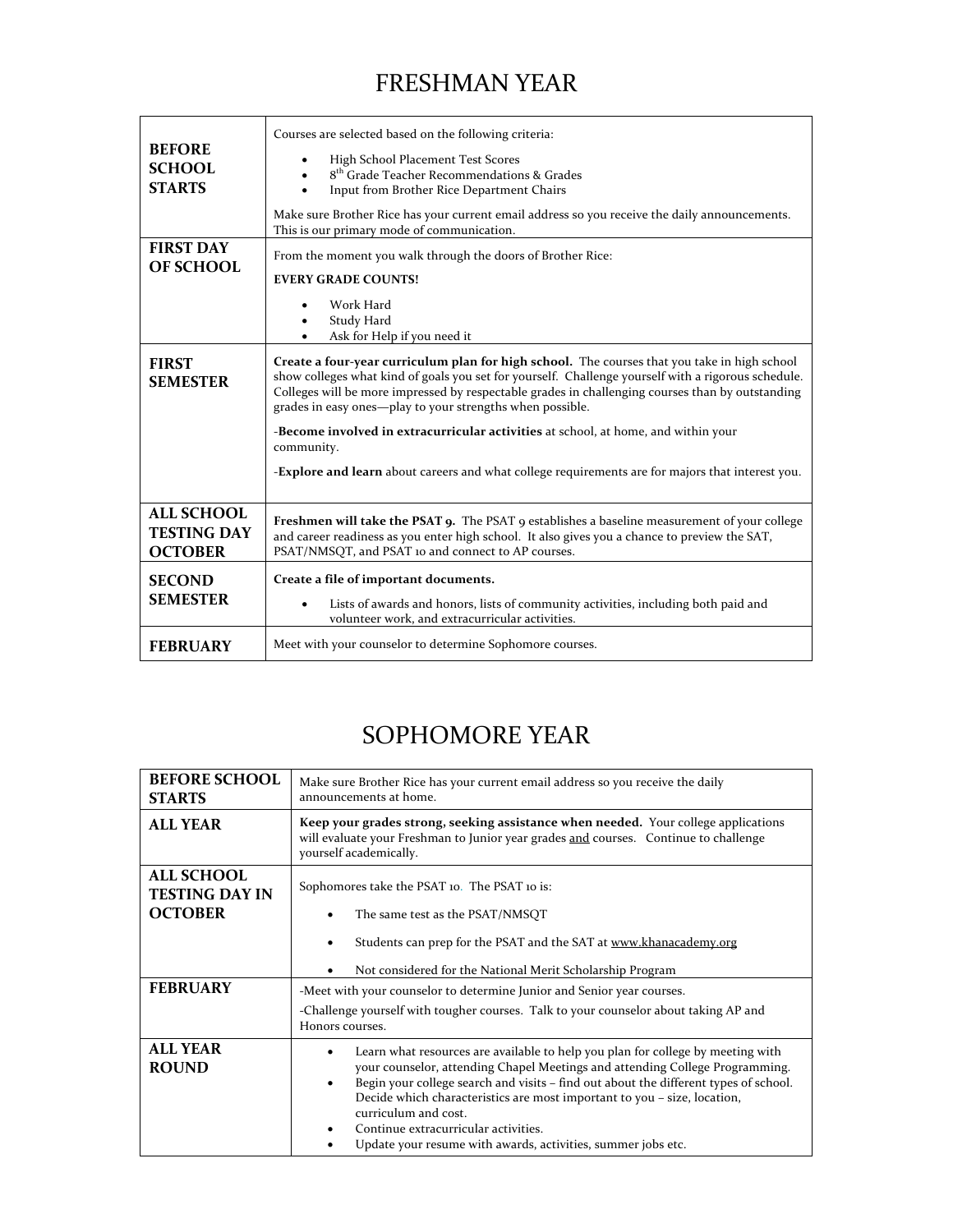## JUNIOR YEAR

| <b>AUGUST</b>                                                | Start your year off right by talking with your school counselor about the year ahead.<br>Ask about test dates for the PSAT/NMSQT, ACT, and SAT. You will need to register up to six<br>weeks ahead of time.                                                                                                                                                                                                                                                                                          |
|--------------------------------------------------------------|------------------------------------------------------------------------------------------------------------------------------------------------------------------------------------------------------------------------------------------------------------------------------------------------------------------------------------------------------------------------------------------------------------------------------------------------------------------------------------------------------|
| <b>ALL YEAR</b>                                              | Make sure that your grades are the best that they can be this year. When colleges look<br>at your transcripts, they put a heavy emphasis on Junior year grades as a part of your overall<br>academic trend. Continue challenging yourself in your coursework, playing to your academic<br>strengths when possible.                                                                                                                                                                                   |
| <b>FALL SEMESTER</b>                                         | -College Admissions Representatives from all over the country visit Brother Rice each<br>fall. Students are encouraged to attend these small group visits. These representatives are<br>the readers of your application.<br>-Plan to visit local College Fairs.<br>-Begin to prepare for the ACT or the SAT. Sign up for ACT or SAT prep courses or use free                                                                                                                                         |
|                                                              | test preparation resources on the Internet.                                                                                                                                                                                                                                                                                                                                                                                                                                                          |
| <b>ALL SCHOOL</b><br><b>TESTING DAY IN</b><br><b>OCTOBER</b> | Juniors will take the PSAT/NMSQT. This test is a great way to preview and practice for the<br>SAT. Students taking the PSAT/NMSQT will automatically be screened for the National<br>Merit <sup>®</sup> Scholarship Program.                                                                                                                                                                                                                                                                         |
| <b>EARLY SPRING</b><br><b>SEMESTER</b>                       | -Begin taking a more serious look at colleges and universities. Make a file for each<br>college and gather information about academic and standardized test requirements, financial<br>aid, and campus life. Attend college fairs and open houses and learn as much as you can<br>about colleges online.                                                                                                                                                                                             |
|                                                              | -Begin planning college visits. Try to visit colleges and include a large, medium size, and<br>small campus.                                                                                                                                                                                                                                                                                                                                                                                         |
|                                                              | -Develop a preliminary list of colleges that interest you. Organize your collected<br>information into detailed, useful comparisons.                                                                                                                                                                                                                                                                                                                                                                 |
|                                                              | - Begin to search for Scholarships. There are informative scholarship websites, including<br>FastWeb (www.fastweb.com), and The College Board.<br>(http://bigfuture.collegeboard.org/scholarship-search) and many more. Contact local<br>businesses about potential scholarship opportunities, including workplace, community,<br>religious, and civic organizations. Watch the Brother Rice Announcements for other<br>scholarship opportunities. You should never pay for scholarship information. |
|                                                              | -College Essay Writing Workshops in English Classes                                                                                                                                                                                                                                                                                                                                                                                                                                                  |
|                                                              | -Complete Naviance Resume                                                                                                                                                                                                                                                                                                                                                                                                                                                                            |
|                                                              | -Attend Junior College Night with your parents                                                                                                                                                                                                                                                                                                                                                                                                                                                       |
| <b>FEBRUARY</b>                                              | -Meet with your counselor to determine Senior year courses.                                                                                                                                                                                                                                                                                                                                                                                                                                          |
| <b>MARCH</b>                                                 | -Ensure you are registered for spring/summer standardized testing                                                                                                                                                                                                                                                                                                                                                                                                                                    |
|                                                              | -Plan and prepare for the SAT Subject Exams if they are required by a college that you<br>are applying to.                                                                                                                                                                                                                                                                                                                                                                                           |
| <b>MAY</b>                                                   | <b>Study for AP Exams.</b> If you are in AP classes, prepare and study for your AP exams. Scores<br>of 4 or 5 typically will earn you college credit.                                                                                                                                                                                                                                                                                                                                                |
| <b>END OF SPRING</b>                                         | -Secure Teacher Recommender(s) for your college applications.                                                                                                                                                                                                                                                                                                                                                                                                                                        |
| <b>SEMESTER</b>                                              | -Plan for a productive summer. Line up a summer job, internship, or look into taking a<br>summer class at your local community college. Plan to visit colleges.                                                                                                                                                                                                                                                                                                                                      |
|                                                              | -Register with the NCAA Eligibility Center. If you plan on playing sports at the college<br>level, you need to register with the NCAA Eligibility Center and request that your transcript<br>be sent and your test scores are sent directly sent from the appropriate testing service.                                                                                                                                                                                                               |
|                                                              | -Establish a Common App Account<br>-Have a complete prospective college list in Naviance                                                                                                                                                                                                                                                                                                                                                                                                             |
| ONGOING IN                                                   | Attend Warrior College Workshops and Evening Programs.                                                                                                                                                                                                                                                                                                                                                                                                                                               |
| <b>SECOND</b><br><b>SEMESTER</b>                             |                                                                                                                                                                                                                                                                                                                                                                                                                                                                                                      |